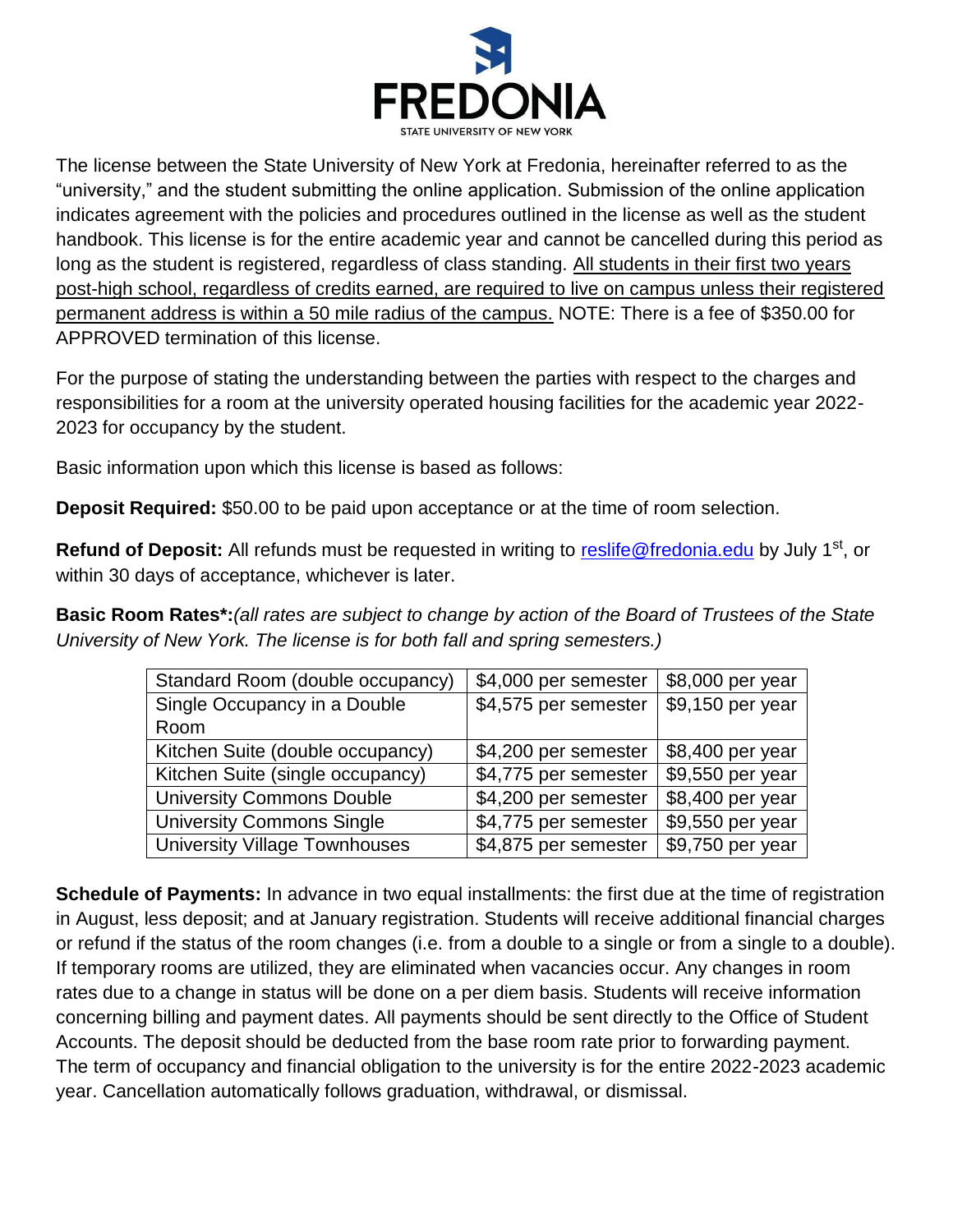

**Refunds:** Occupancy of a room for a portion of an academic semester obligates the student to payment for the entire semester, except when withdrawal occurs for reasons beyond a student's control. Rooms are licensed for the 2022-2023 academic year and the University refund policy pertains only to withdrawal from university, not requests to leave university housing. It is understood and agreed that the student accepts and agrees to the following policies and the university will provide a room to the student for the academic year 2022-2023 in residence halls operated by the university subject to the foregoing terms, and subject to the general rules and regulations of the university with respect to its students. (Refer to schedule on website: <https://www.fredonia.edu/student-life/residence-life/housing-costs> [a](https://www.fredonia.edu/student-life/residence-life/housing-costs)nd in the Student Handbook)

**Alcohol:** Alcoholic beverages may be consumed by individuals of legal age only in their rooms. Alcohol consumption in public areas is forbidden. University policy prohibits possession and consumption of alcoholic beverages on-campus of persons under 21 years of age.

**Charge for Single:** In the event of vacancies, the university will require the lone student in a room to either find a roommate of their own choosing, to accept another student who is in a similar situation or move into another space to consolidate openings. If space permits and the lone student wishes to remain in the room as the lone occupant, they must pay the single occupancy rate.

**Intervisitation:** All residence halls are locked on a 24 hour basis. Visitors must be escorted at all times and register at the main desk between 9:00 pm and 7:00 am. Electronic access control is in effect in all residence halls. Guests under the age of 17 are not permitted unless special circumstances exist. Please note that intervisitation may be limited to registered Fredonia students only on May  $5<sup>th</sup>$  and  $6<sup>th</sup>$ , 2023.

**License:** All students living on campus complete and agree to the Housing Application for a space, not a specified room. Students will be released from the license upon withdrawal from the university, marriage, or situations beyond a student's control. Special cases shall be considered upon completion of the appropriate paperwork from the Office of Residence Life. All students in their first two years post-high school, regardless of credits earned, are required to live on campus unless they are commuting from their registered permanent address within a 50 mile radius of the campus.

**Damage:** Students are held responsible for damage beyond normal wear to the room, public areas of the residence hall and university-provided furnishings. Pre-announced inspections are made during the academic year for the purpose of checking on cleanliness, safety, and the use of university property. Appropriate charges will be assessed based on conditions found at the time of inspections. If damage occurs in public areas, either the individual, if known, or the group in the immediate living area will be charged. Students should be aware that the use of tape, thumbtacks, or removed of screens may incur charges. The Residence Hall Council may be collectively responsible for damage occurring in common areas.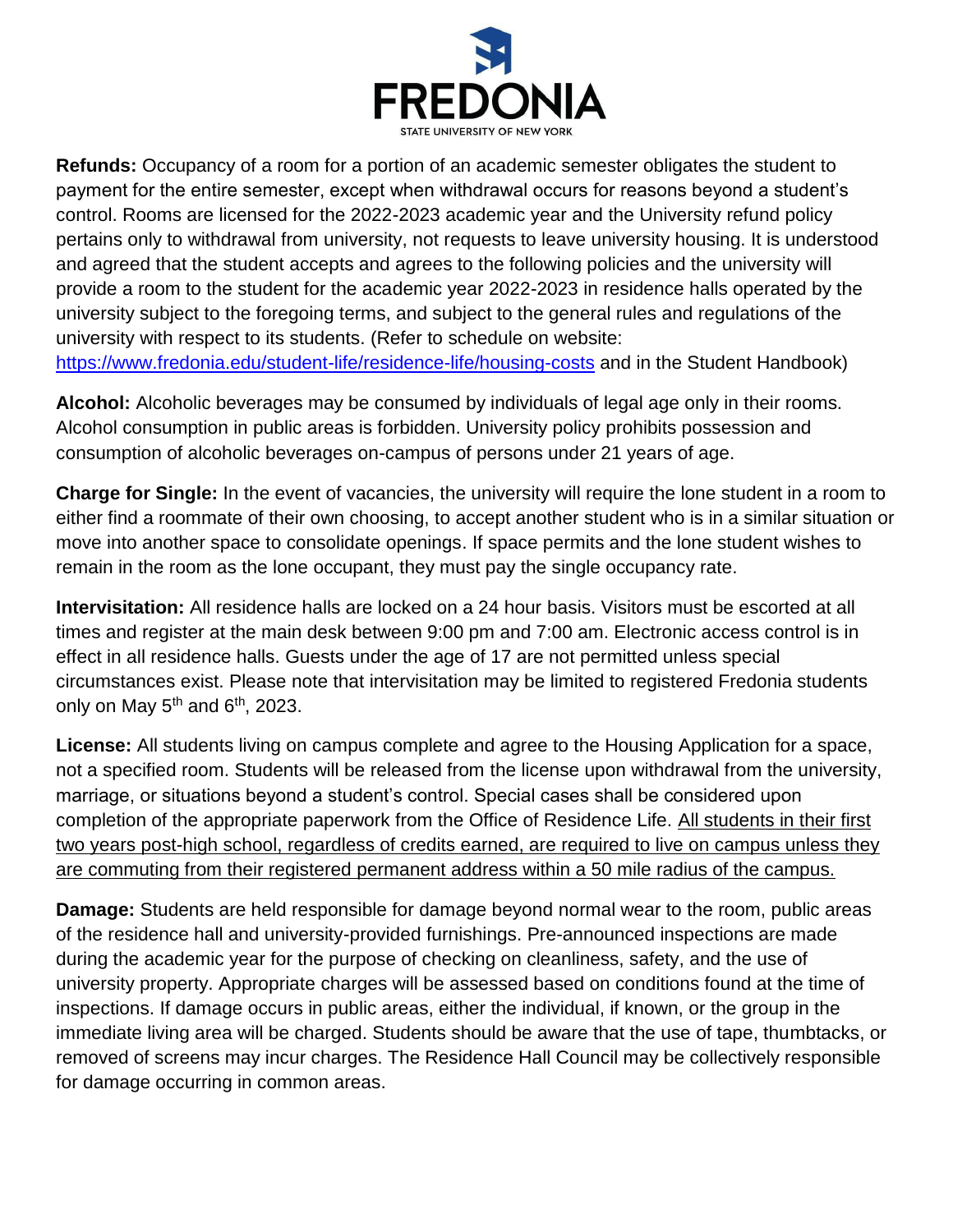

**Documents:** In addition to this license, students should be aware of other documents which further define their relationships with the university. These include the Rules and Regulations for Maintenance of Public Order on Premises of State-Operated Institutions of the State University of New York, Student Code of Conduct, and residence hall information found in the *Student Handbook and On-Campus Living Guide*.

**Drugs:** All students should be aware that, "pursuant to the order of the Chancellor of the SUNY, the illegal use of narcotics and/or dangerous drugs on campus is expressly forbidden."

**Electrical Appliances:** Since the residence halls are not wired for large heating appliances (ex: hot plates, small stoves, toaster ovens, space heaters, air conditioners, etc.) they are prohibited and will be removed from student rooms. Multi-armed lamps with plastic shades are prohibited. *All appliances must be U.L. approved and should have an automatic shut-off function.*

**Fire Safety:** Tampering with fire safety equipment including in-room smoke & heat detectors is a criminal offense. Persons apprehended may be prosecuted in the criminal court. Caution: candles, incense and other open flames are fire hazards and are prohibited. Damage caused is the responsibility of the student. Failure to cooperate in fire procedures is punishable under criminal law.

**Firearms:** No student may keep any hunting equipment such as bows and arrows, rifles, shotguns, pistols or other firearms in his/her residence hall room.

**Gambling**: Gambling of any kind is not permitted in the residence halls.

**Guests:** Must adhere to guest policy. Parents and guests under age 17 may visit, but cannot stay overnight in student rooms.

**Inspection:** Duly authorized representatives of the university may enter student rooms for the purpose of inspection or maintenance. If a room is entered for the above mentioned reasons, 24 hours advance notification will be provided. University officials entering for the purpose of search will require that the occupant(s) be present. Suite areas are considered common and are open to inspection at all times. When in the interest of the resident or residents, duly authorized staff will enter the student rooms whether or not occupied.

**Keys:** Upon registration at the residence hall, each resident is issued a room key and depending on the hall, a mailbox key. The replacement fee is \$30 for each key. Any resident who fails to turn in their key when they withdraw from the hall will be billed \$30 for each key. Unauthorized possession or use of a master key is considered a serious offense and can result in disciplinary action.

**Liability:** The university is not liable for loss or damage from any cause to the personal property of the student. Students concerned over personal property or in possession of expensive items are encouraged to obtain liability insurance to cover any losses. The university *does not* carry insurance on residence or on their property.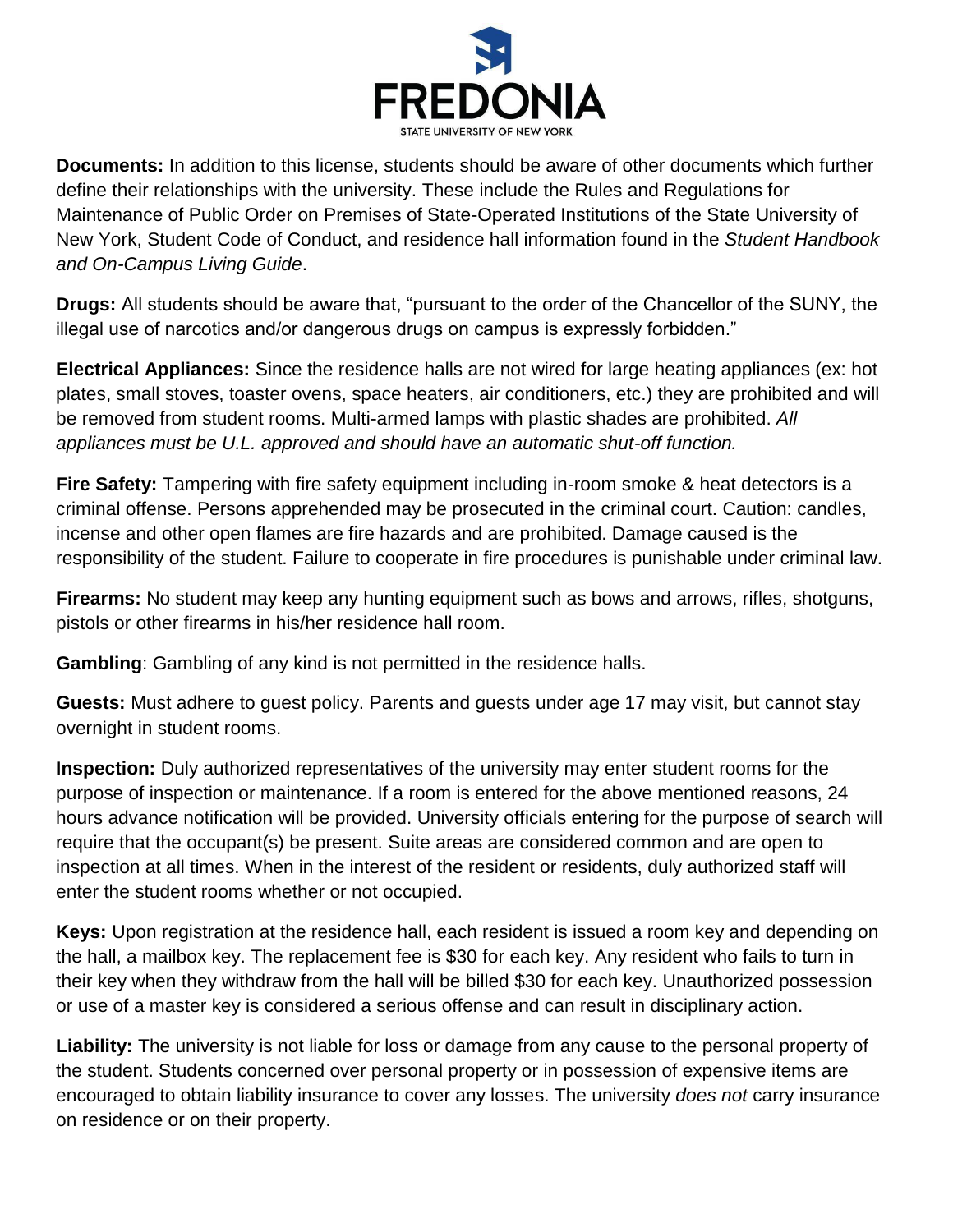

**Lounge Furniture:** University furniture or equipment that is provided in common recreational and lounge areas is for public use and should not be removed from these areas. Any student with such furniture or equipment is subject to disciplinary action.

**Musical Instruments:** Practice of musical instruments and the use of amplifiers are prohibited in the residence halls. Practice rooms are available in Mason Hall.

**Occupancy:** At the opening of school in the Fall and after school vacations, the residence hall will be available for occupancy no earlier than 24 hours prior to the student's first university commitment. Prior to vacations, the halls will be closed no later than 9:00 am the day after classes are dismissed. All students, with the exception of those graduating, must vacate their rooms immediately after their last examination. Students graduating will vacate their rooms immediately after Commencement. Students withdrawing from the university during the year must vacate their rooms within 24 hours of the date of withdrawal. Special requests will be considered by the Director of Residence Life. Room rates do not cover room rental during recess periods.

**Pets:** Animals are not allowed in the residence hall. Fish in tanks less than 10 gallons are the ONLY acceptable pets.

**Room Changes:** If a student desires any room change, they must receive permission from the Residence Director of their current Residence Hall before any change is made. The university reserves the right to change assignments with consideration given to the student's desire when practical.

**Sales:** Door to door selling of products, services, tickets, etc. is prohibited by State University of New York regulations.

**Withdrawal from the university:** The student wishing to withdraw from the university must contact the Academic Advising office to discuss reasons for withdrawal and process official forms. They must also check out of the residence halls by contacting the Residence Director. Housing accommodations are reserved for full-time matriculated students. If a student drops below 12 credit hours, contact must be made with the Office of Residence Life for review of their license.

**University Housing Policy:** Although the university tries to provide a total experience for the student by maintaining residences, and this experience is recognized as important, a university education does not depend on one remaining a resident. Students may be asked, therefore, to leave the residence halls if they cannot uphold their responsibilities as set down in the Housing License and the Student Code of Conduct. Of the highest priority at all times, is the right of a students to sleep and study in their room. It should be understood that the Director of Residence Life may terminate the housing license of a student for violations of the above conditions or relocate a student to a different location. Students shall not assign or sublet this license to any part or all of the premises.